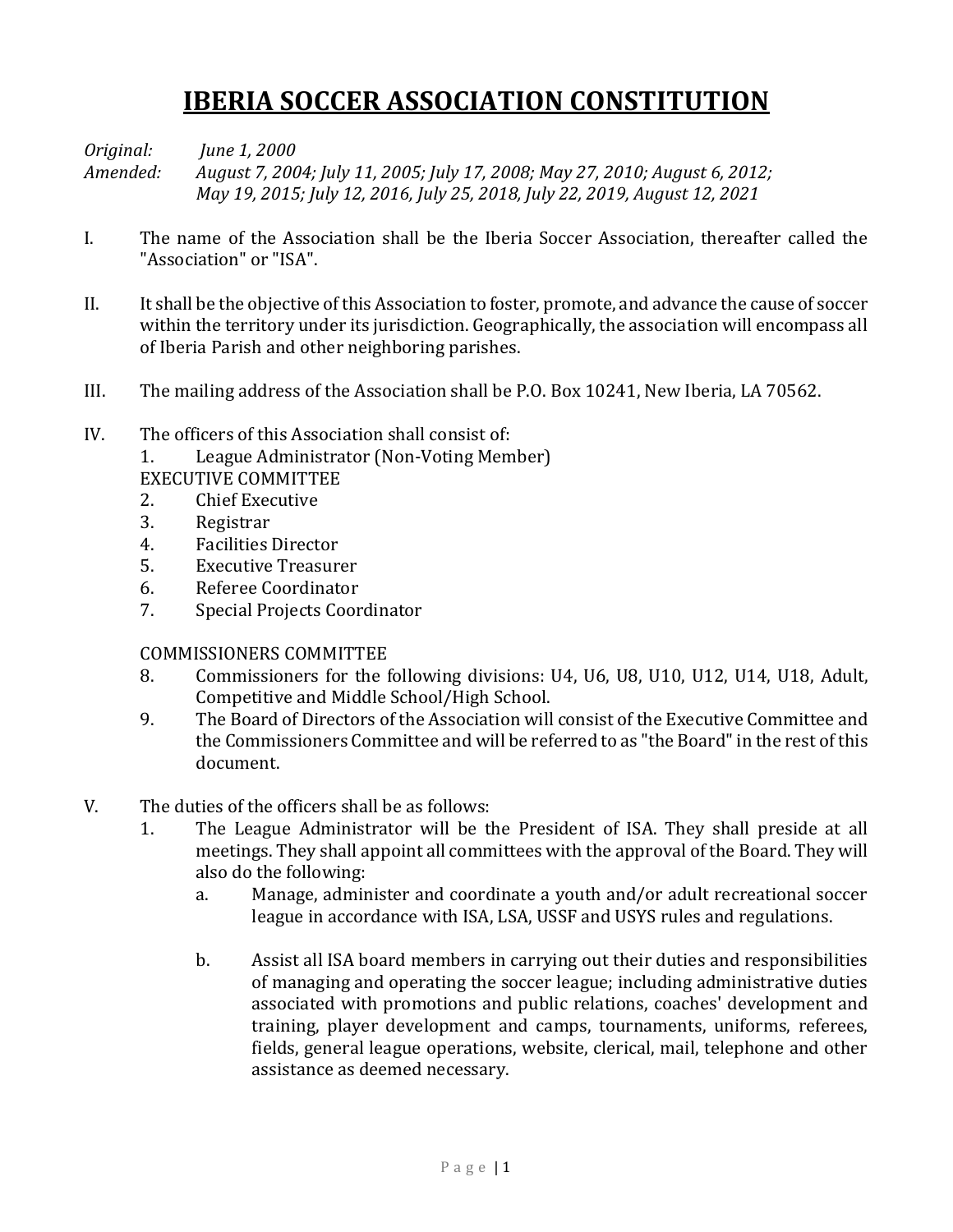- c. Oversee scheduling of league matches and field use at the Louisiana PepperPlex in coordination with the Referee Coordinator and President of the Louisiana PepperPlex.
- d. Assist in the administration of public relations and promotional programs.
- e. Liaison between ISA and LSA and/or other soccer clubs in Louisiana, as well as the Iberia Sports Complex Commission.
- f. Attend to all Association correspondence and keep the records of the Association.
- g. Attend or appoint delegates with the approval of the Executive Committee for Louisiana Soccer Association conventions and other relevant meetings.
- h. Submit an annual report on the operations for the Association at the annual meeting and shall submit this report to all member coaches.
- i. Attend a majority of the Saturdays of play for our REC league.
- j. Serve on board of the Iberia Sports Complex Commission (ISCC) upon acceptance of league administrator position and shall attend a majority of ISCC meetings.
- k. Responsible for assisting board members with duties assigned and responsible for duties of any board vacancies or delegating those duties to a willing board member until the vacancies are filled.
- 2. Chief Executive -Succeeds to the powers of the League Administrator in his/her absence, and has the following administrative duties.
	- a. Manage the administration of coaches' development program.
	- b. Manage and administer the soccer uniform program for the club.
	- c. Develop and manage the club's listing of teams and coaches.
	- d. Conduct a Coaches Information Meeting upon Team Formation prior to the first scheduled game.
	- e. Compile materials for Club Coaches.
	- f. Act as Chairperson of the Discipline & Protest Committee.
	- g. Record the minutes of all board meetings.
	- h. Manage and Administer the Club's Risk Management Program.
	- i. Conduct Coaches' Eligibility and background checks.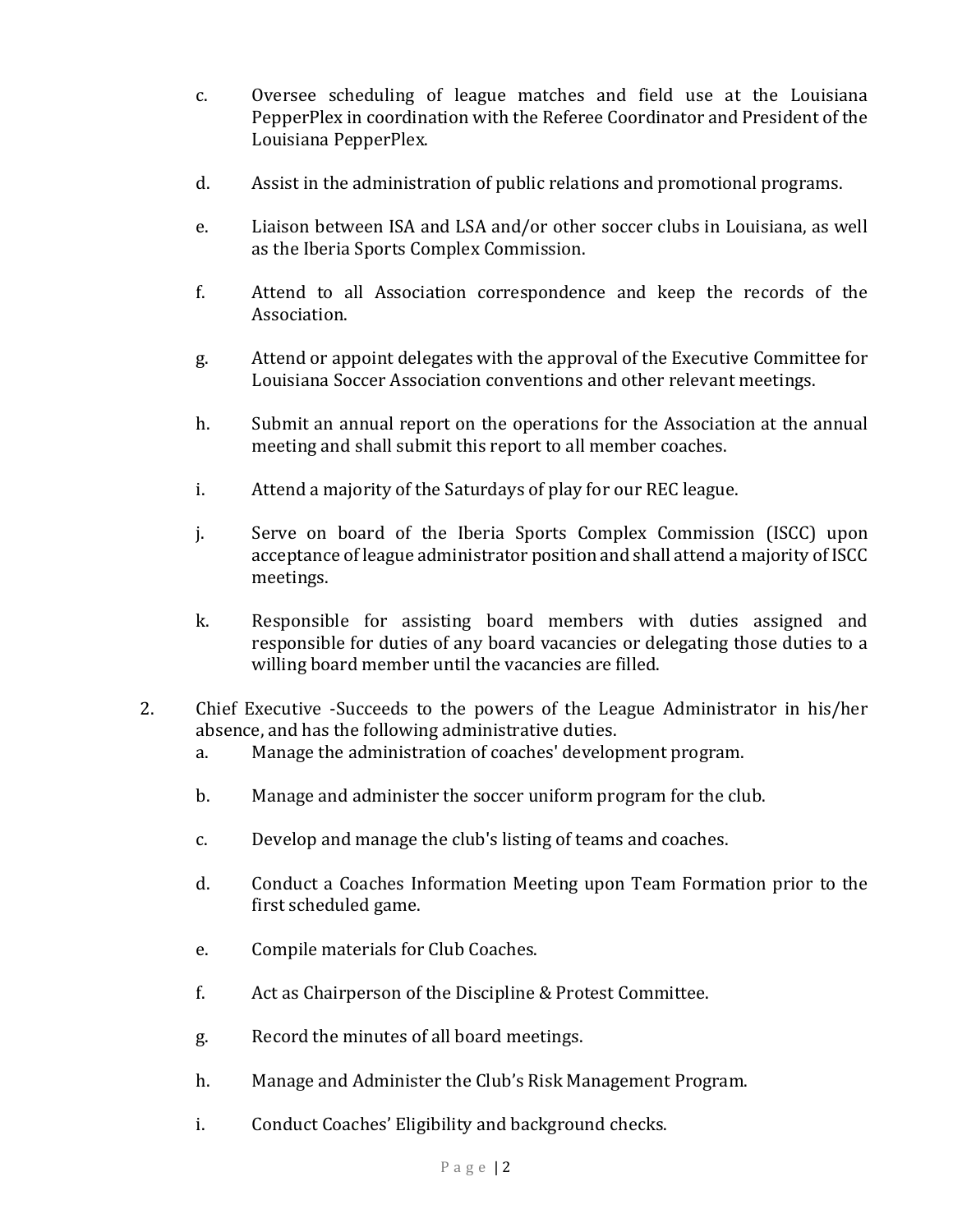- j. Serve as Officer of the Day at least twice each season.
- 3. Registrar -- In charge of the registration and eligibility of club's players and coaches. The duties include the following:
	- a. Administer all aspects of player registrations and team formation processes for Recreational and Competitive teams; including official team rosters and player passes.
	- b. Assist in getting registration materials ready and distributed.
	- c. Creating registration rolls for use in team formation.
	- d. Verifying in the system players and coaches after team formation.
	- e. Sending official rosters in to Louisiana Soccer Association.
	- f. Assist in distributing official LSA rosters and coaching cards to both REC and Competitive teams.
	- g. Assisting Competitive teams in any transfers or additions to rosters.
	- h. Ruling on any issues concerning player or coach eligibility.
	- i. Serve as Officer of the Day at least twice each season.
- 4. Facilities Director Responsible for the all aspects regarding the maintenance and improvement of the fields, buildings and equipment at the Louisiana PepperPlex. The duties include the following:
	- a. Coordinate the field maintenance program and practice field program including liability insurance certificates.
	- b. Manage the development of new practice areas at the complex
	- c. Act as liaison between ISA, the City of New Iberia and the Iberia Sports Complex Commission with regards to field maintenance at the PepperPlex itself.
	- d. Manage the layout and striping of fields before and during the season.
	- e. Manage the maintenance of all field equipment and buildings owned by the club.
	- f. Responsible for finding contractors and obtaining bids for work done on fields, buildings and equipment.
	- g. Serve as Officer of the Day at least twice each season.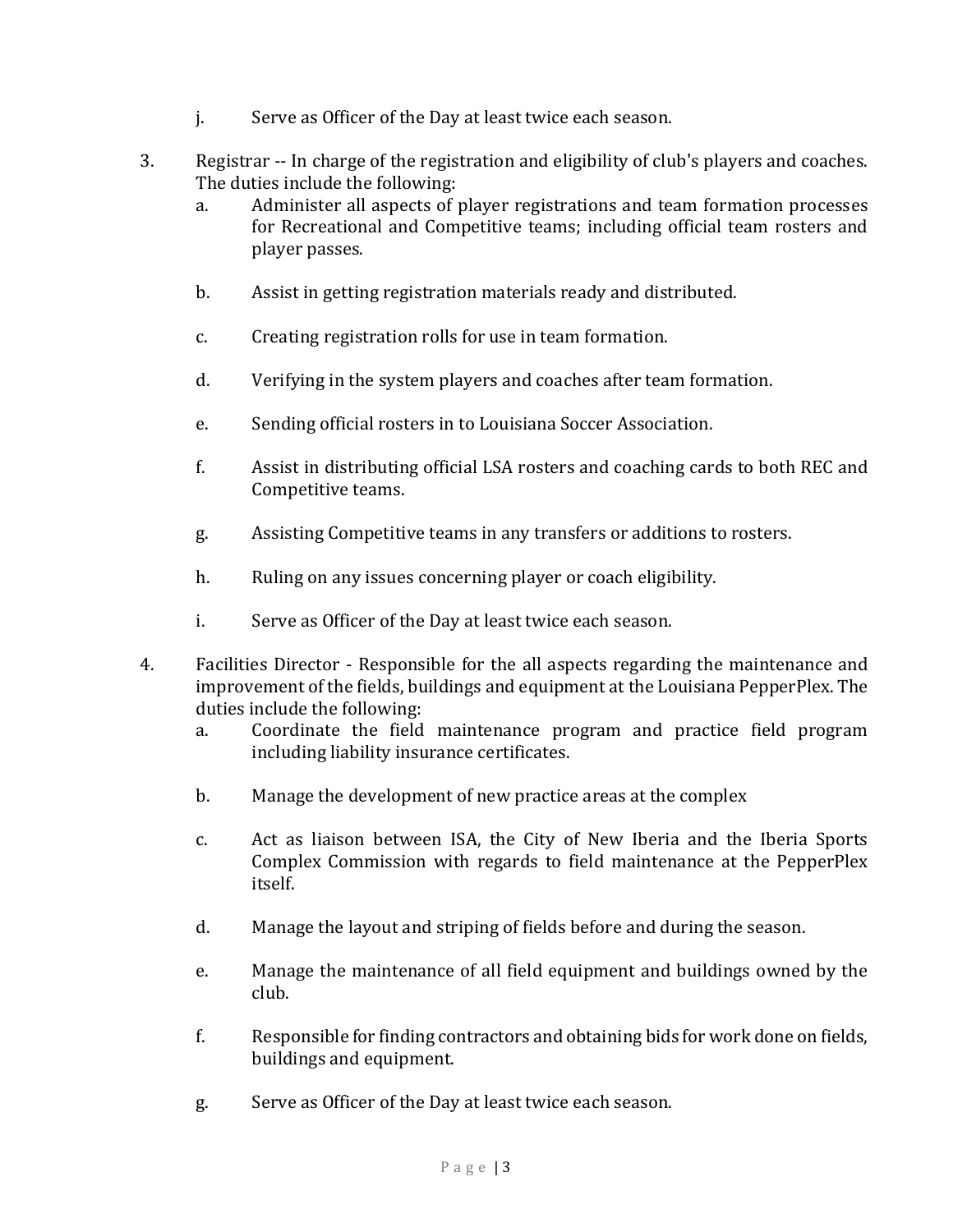- 5. Treasurer -- the financial officer of the club, responsible for all accounting practices regarding the club's finances. These duties include:
	- a. Collection of all fees related to the club.
	- b. Managing all money of the Association and keeping a detailed account of the income and expenditures thereof.
	- c. Paying on their own authority all bills under \$100.00, all checks require two signatures. All bills over \$100.00 must be passed upon and approved by the Board before being paid by the Treasurer unless included in an approved budget.
	- d. Insuring that items to be paid are filed with an appropriate time sheet, game accounting or receipt. No checks will be paid without a receipt, time card, or written accounting.
	- e. Submit a monthly accounting report to the Executive Board of Directors.
	- f. Submit an annual budget to the Board of Directors that will be approved at the Annual General Meeting.
	- g. Oversee and assist in the management of the club's annual raffle.
	- h. The Treasurer shall work with the league designated accounting firm to file with the Internal Revenue Service forms and reports deemed necessary by our Government.
	- i. Assist Competitive teams in setting up accounts and auditing those accounts when warranted.
	- j. Serve as Officer of the Day at least twice each season.
- 6. Referee Coordinator -- Responsible for all aspects of officiating for the club. Duties include:
	- a. Administer the referee training and certification program for the club.
	- b. Schedule referees for all REC and Competitive games at PepperPlex.
	- c. Responsible for scheduling, schedule changes, resolve schedule conflicts and reschedule matches.
	- d. Assist in compiling and posting club teams' scores and standings.
	- e. Obtain and manage referees for any tournaments hosted by our club.
	- f. Serve as vice-chair of the Disciplinary Committee.
	- g. Work with the local Referee Assignor regarding any issues dealing with officiating.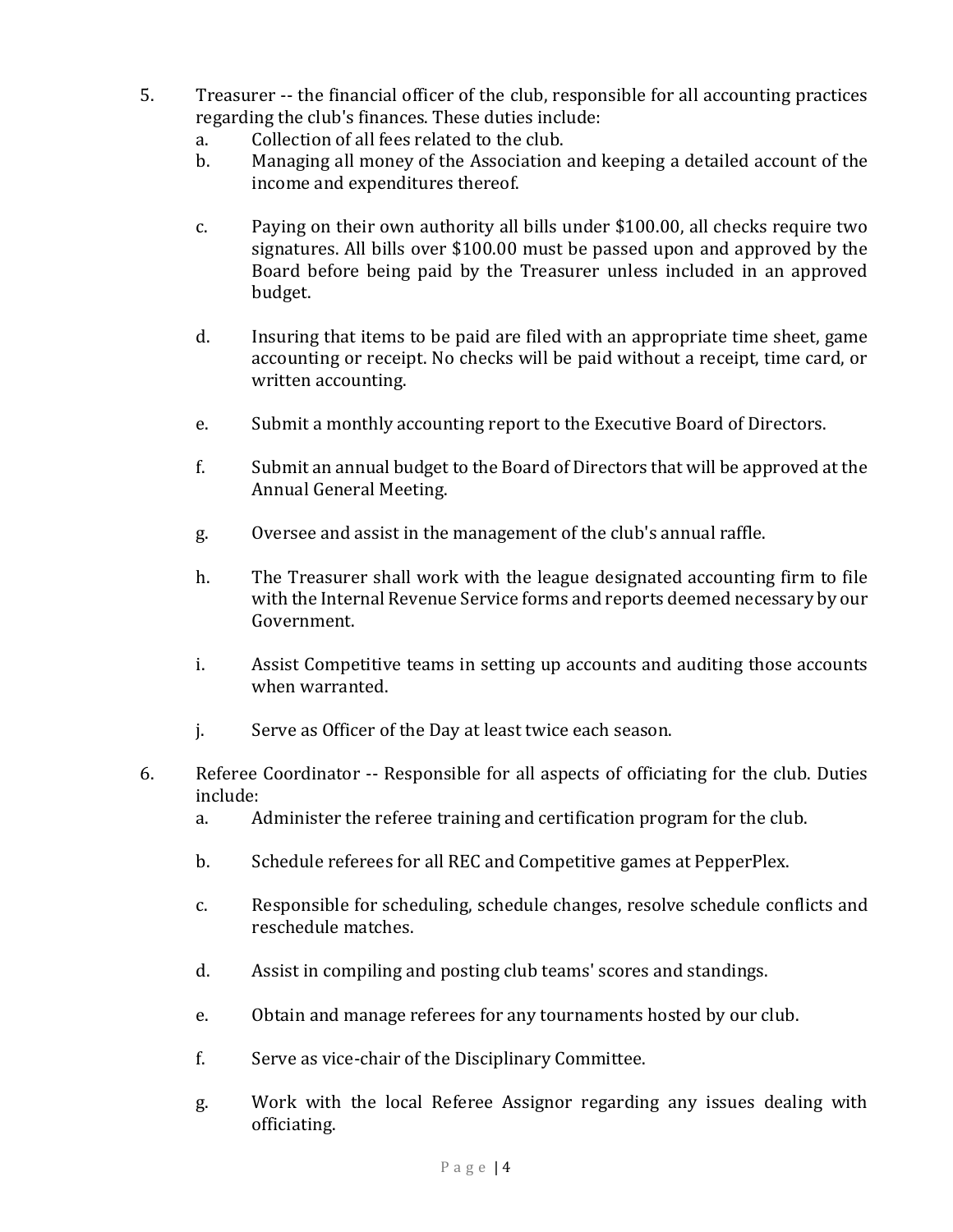- 7. Special Projects Coordinator -- Responsible for activities that are related to the club and its players. These duties include:
	- a. Coordinate and manage any tournaments hosted by the club.
	- b. Manage player development for the club, including setting up soccer clinics, demonstrations and exhibitions.
	- c. Sponsorship management; which includes helping to recruit sponsors for teams in need, keeping a listing of sponsors and organizing the means of recognition of those sponsors.
	- d. Coordinate community outreach and promotion of our club and the game of soccer to the community.
	- e. Organize and administer any other fund-raising, including the raffle, activities taken on by the club.
	- f. Promote and Administration of the Soccer Is For Everyone Program.
	- g. Serve as Officer of the Day at least twice each season.
	- h. Manage and maintain the league website.
- 8. Competitive Commissioner, Adult Commissioner, Middle School/High School Commissioner and Division Commissioners -- Responsible for the administration of individual divisions within our club structure. These duties include:
	- a. Coordination of traveling tournament teams and those teams representing ISA at State, Regional and U.S. tournaments.
	- b. Conducting team formations for their divisions.
	- c. Insuring that there are coaches for every team within the division.
	- d. Keeping track of sponsors in their divisions.
	- e. Assisting in the distribution of uniforms to teams in their division.
	- f. Acting as "first contact" for any arbitration of disputes within the division.
	- g. Attending board meetings or "emergency meetings" when called.
	- h. Assessing teams needs for the spring season.
	- i. Serving as an Officer of the Day twice during each season.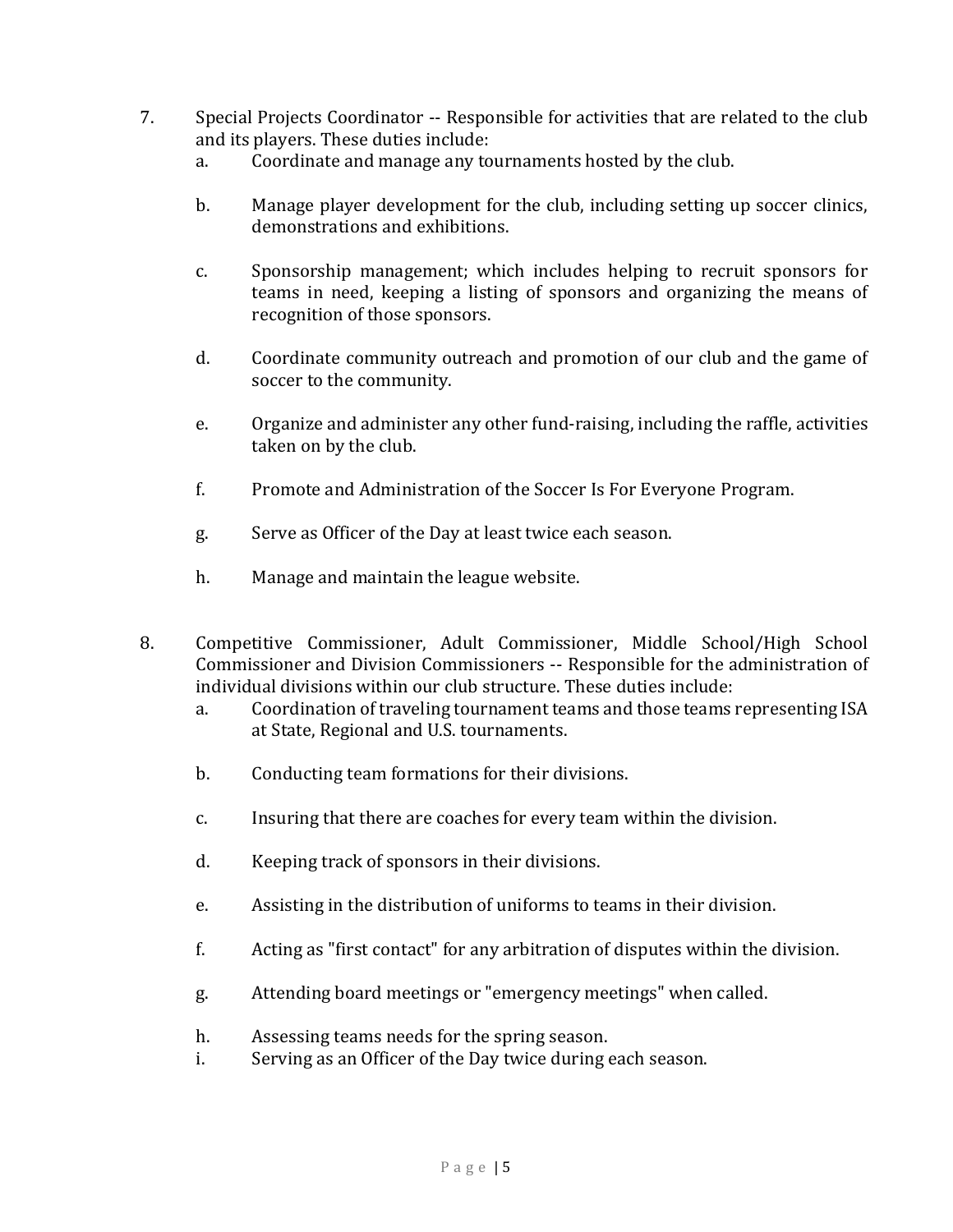- VI. League Administrator Employment
	- 1. The League Administrator will be signed to an annual contract to be negotiated on or before June 30th each year.
	- 2. A performance review shall be conducted by the Executive Committee by April 30th. A recommendation to the Board shall then be given by the Executive Committee.
	- 3. Both the Board and the League Administrator will have the ability to terminate the contract for any reason as long as they give 30 days' notice.
	- 4. Dismissal of the League Administrator can only be accomplished with a 2/3 majority vote of the Board.
	- 5. Should a League Administrator make their intention known that they will not renew a contract or should they resign or be dismissed by the Board of Directors during the soccer year, then the Board will immediately advertise for and go through the search process to replace the League Administrator.
	- 6. The salary of the League Administrator will be determined by a majority vote of the Executive Committee.
- VII. Board Elections
	- 1. Elections are to be held at an annual general meeting held during the month of July or August. The date shall be determined and publicized by the Board of Directors with a minimum of one week public notice.
	- 2. The Officer's terms are based on staggered-years terms. Approximately half of the board will be elected on the even year, the remaining members on the odd year.
	- 3. The specific terms are as follows: Even Years **Even Years Even Years Odd Years** Chief Executive **Treasurer** Facilities Director **Referee** Coordinator Special Projects Coordinator **Registran** Commissioners – U4, U8, U12, Adult Commissioner – U6, U10, U14-U18 Competitive Commissioner Middle School/High School Comm.
- VIII. Additional Committees Certain committees may also be convened to deal with issues arising in the administration of the club. These include the following:
	- 1. The League Administrator has the authority to appoint in July an Auditing Committee to go over the ISA general ledger to certify the financial condition of the club.
	- 2. League Administrator; Chief Executive; Treasurer; and Registrar of the Association shall constitute an Emergency Committee on matters demanding immediate attention, where it is impractical or impossible to call a Board Meeting.
	- 3. The Discipline & Protest Committee will consist of the Chief Executive (Chairperson), League Administrator, Facilities Director and Referee Coordinator.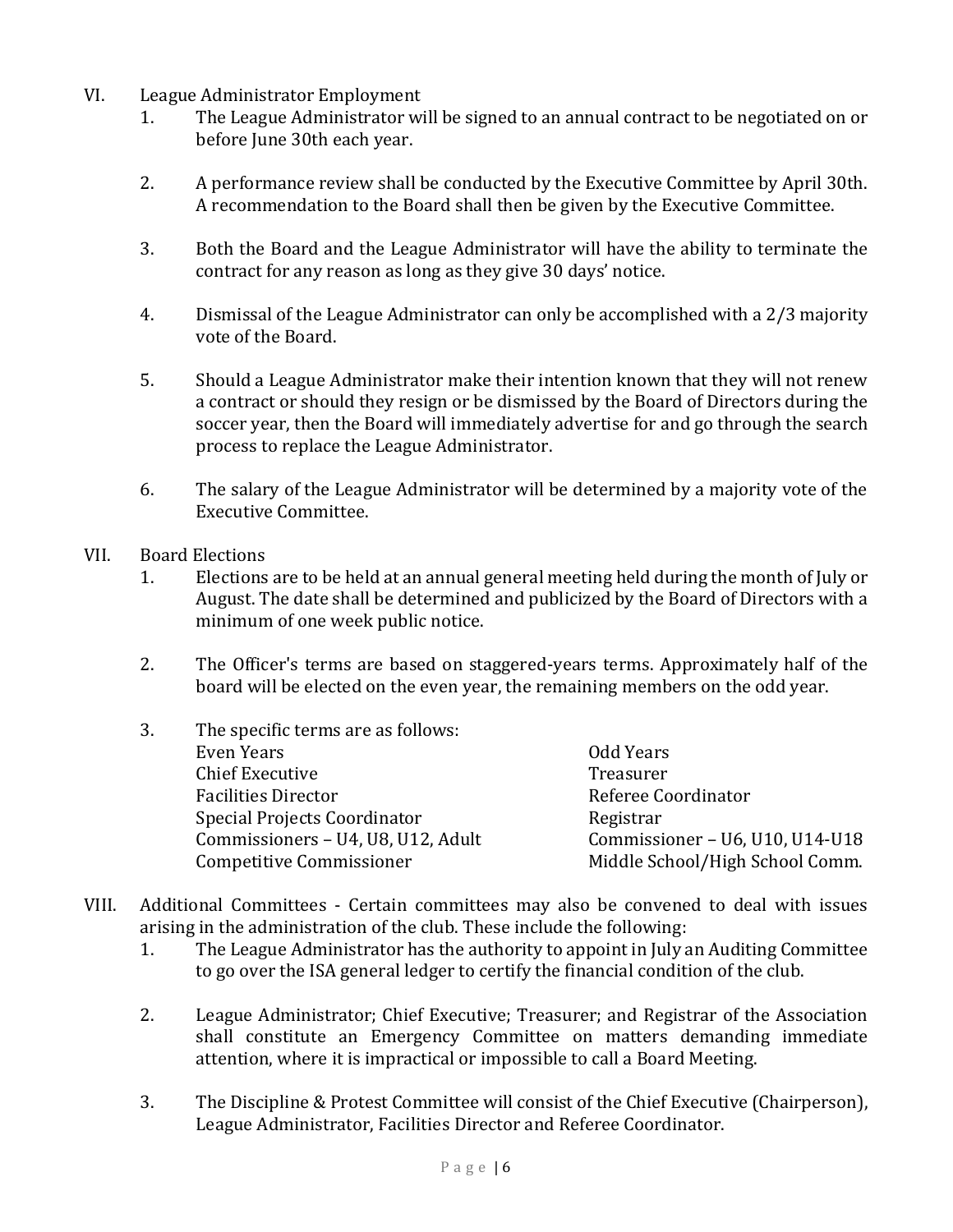- IX. Board and Committee Powers The ISA Board and/or its governing committees shall have the following powers with regard to the administration and governing of the club.
	- 1. The Executive Committee shall transact all business of the Association and shall have power to enter into contracts with outside vendors, rent/purchase materials/equipment for the benefit of the Association and enforce the laws of the game, the rules of the United States Soccer Federation, the Louisiana Soccer Association and the Constitution and By-laws of this Association. It shall have the power to settle all disputes.
	- 2. The Executive Committee may enter into contracts with groups or individuals who wish to contract services as soccer trainers. They are subject to the approval and scrutiny of the Board to include licensing requirements and background checks.
	- 3. The Board shall have power to set up rules governing the Association, competitions, tournaments and special competitions within its own structure.
	- 4. It may alter standard formats of play within the REC division within LSA guidelines.
	- 5. The Board may establish Competitive teams in each age division for which enough players are available to form a team. These teams will be formed according to procedures established and approved by the ISA Board of Directors, and according to LSA guidelines. The ISA Executive Committee and Competitive Coordinator will have full authority over these teams and must approve all coaches and trainers used by these teams.
	- 6. The Executive Committee shall have full authority to schedule or reschedule postponed games at all times.
	- 7. In case of dispute between teams, players and/or officials, the Discipline & Protest Committee will settle dispute.
	- 8. When conditions exist within a team under the jurisdiction of this Association which are not in the best interest of soccer or the Association, then the Board shall have the power to investigate such conditions and take whatever action it finds necessary.
	- 9. The Board reserves, with a 2/3 vote, the right to select/or remove any coach and team manager.
	- 10. If occasions arise that are not fully covered by these rules, the Board has full authority to investigate such occasions and take whatever action it finds necessary. This includes adopting, by a majority vote of the Board, operational practices outside the scope of this document, to facilitate functioning of the association.
	- 11. The Board has the power to call itself into Executive Session by a motion with a second to discuss matters regarding the administration of the club without the presence of the League Administrator.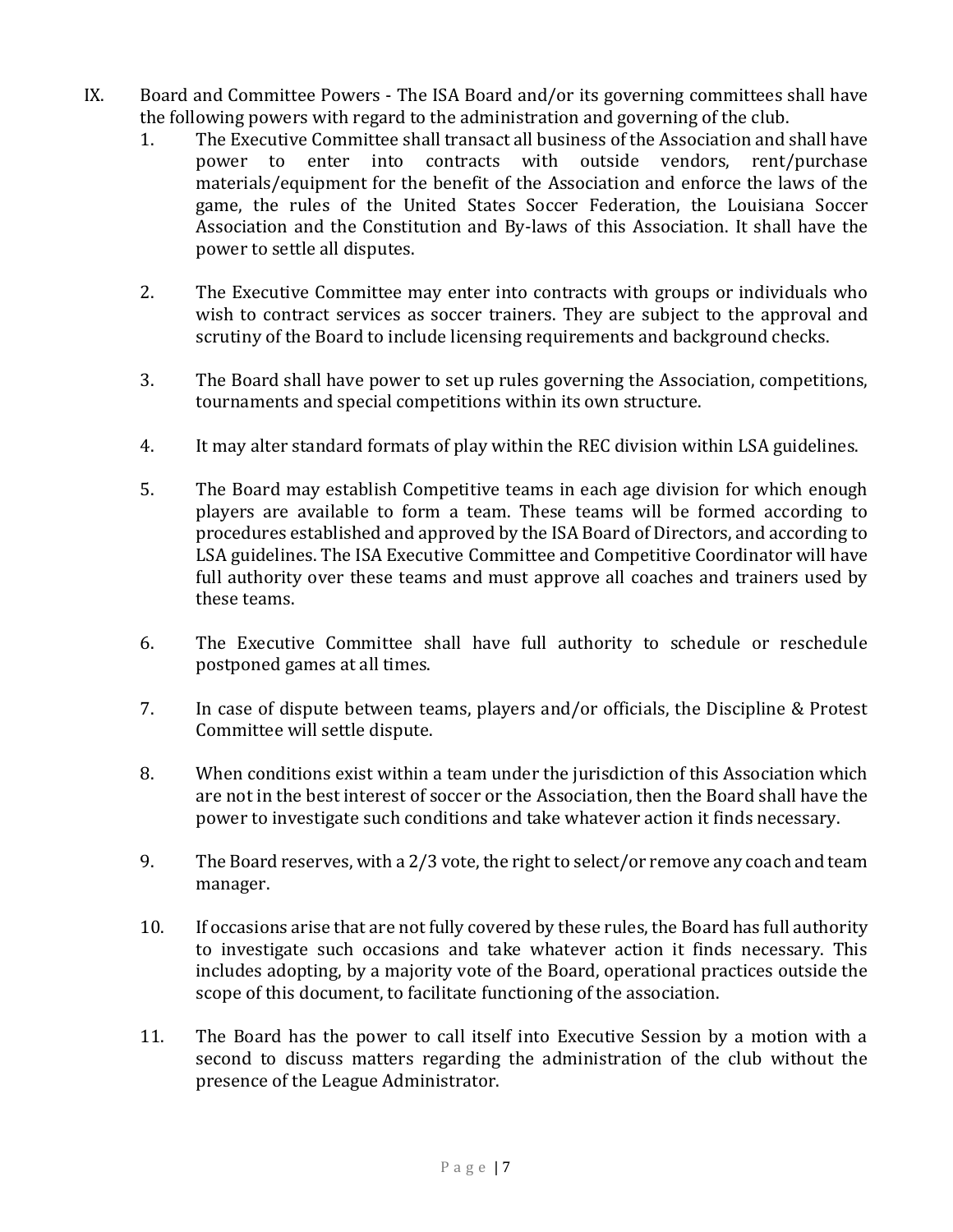- 12. Once a decision has been reached by the Executive Committee, any team asking for a rehearing of any case must obtain approval at a General or Special Meeting to open the case at the next Board Meeting.
- 13. The Constitution and By-laws may be altered, amended or repealed by a 2/3 majority vote at any special or general meeting of the Association provided that each team and Board member had received ten (10) days written notice of the proposed alterations, amendments, or repeals.
	- a. A motion to suspend all rules of this Association must be made by a 2/3 majority vote before any amendment can be considered.
- X. Rules for the Board of Directors
	- 1. During the season, the Executive Committee will meet as needed. The Commissioners committee will join with the Executive Committee for meetings of the entire Board of Directors. While out of season, the Board of Directors should meet as often as needed.
	- 2. Any Board Member missing two successive meetings without notifying the Board via email prior, or missing more than 4 in any 12 month period for any un-excused reason, or conducting himself in a manner detrimental to soccer or this Association, or for any other reason deemed sufficient by the Board, may have their office declared vacant at the discretion of the Board, which must so declare by a vote of at least 2/3 of the Board Members.
	- 3. A Board member must be present to vote; there will be no absentee voting.
	- 4. In some instances an email vote can be taken on issues needing immediate attention. However, the League Administrator must keep hard copies of votes and place them into the record with the official minutes of the Board meeting following the email vote.
	- 5. A quorum of 50% of the sitting Executive Committee or full Board is needed for a motion to be made and voted on.

# XI. LEVELS OF PLAY

- 1. The Board shall create or allow up to four levels of play: REC (U4-U19), Competitive (U10-U19), Middle School / High School and Adult League.
- 2. The REC league shall encompass age's U4-U19 and will be school and/or geographically based for the purpose of team formation.
- 3. The Competitive league shall encompass ages U10-U19 and teams will be formed by competitive tryout(s) scheduled by the league.
- 4. The Middle School/High School league shall consist of players eligible to play based on the rules of play for that league.
- 5. The Adult league shall encompass adults ages Men and Woman 19 and Up.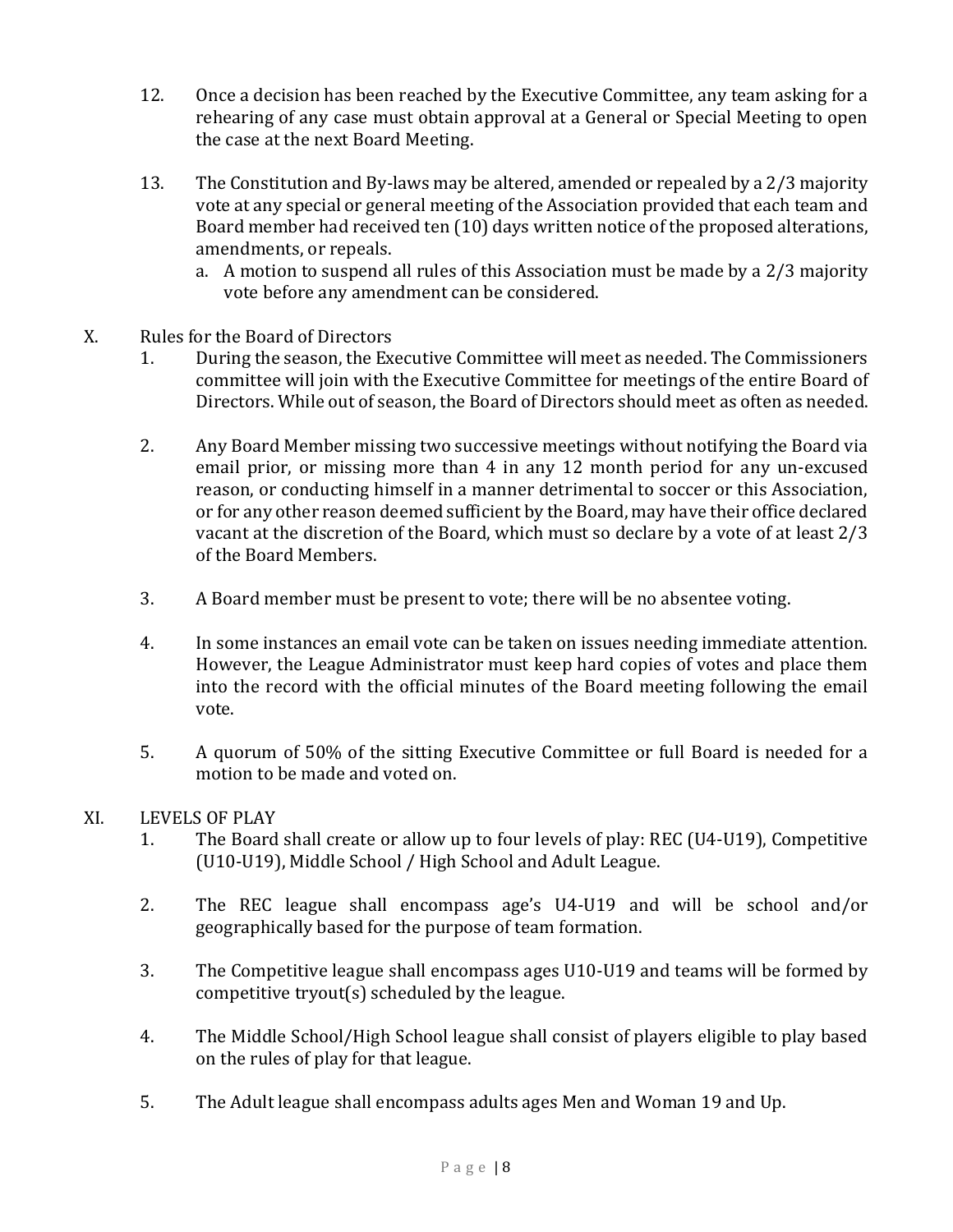# XII. REGISTRATION PROCEDURE

- 1. Every spring the Board will set the registration fee for the following soccer year. Any increase in fees shall be passed by a 2/3 majority of the Board. The board will set the registration period and registration deadline date as well as dates for walk-up registration.
- 2. The registration period and deadline date should be publicized through the school system, local media and on the website. Registration forms should be available on the league website or by contacting the Registrar.
- 3. Once the deadline date has passed, players may be added to the league rolls only at the discretion of the registrar with the approval of the Board. Late fees may be added to these tardy registrations.

# XIII. REC TEAM FORMATION PROCEDURES:

- 1. The League Administrator in conjunction with the Registrar has the primary responsibility for final team formation. While the actual formation of the teams will be handled by the Division Commissioners, these 2 officers will be the ones to certify the teams.
- 2. The Registrar will provide player registration rolls to Division Commissioners for team formation. The Division Commissioners will use the player registration form information/data to organize players within the division by school/geographical area.
- 3. The Division Commissioners will also use registration data to find parent volunteers and team Coaches for that season. The previous year's coaches who return to that division should have first right of refusal to coach again the following year.
- 4. Player Placement Considerations: REC League (U4 U19)
	- a. Age Groups: Players will play in the age group to which they belong. Permission for isolated individual players to play in the next older age group may be granted by the Registrar in conjunction with that League Administrator and parents. No player will be allowed to play down in any age group unless that player has specific circumstances that require special consideration. This decision in made on a case-by-case basis. The final determination if a player may play down will come from the Registrar and League Administrator after discussion with the player's parent(s). The best interest of that particular player and what is fair for all players must always be taken into consideration when making exceptions for a player's special needs.
	- b. Area of School Attendance or Residence: Players will be place on teams primarily by the school they attend, secondarily by the geographic location of their residence. Players will normally only play out of school or area if there is extreme hardship imposed on the player or players' family not to do otherwise, or unless there is no team available in that player's Area of residence.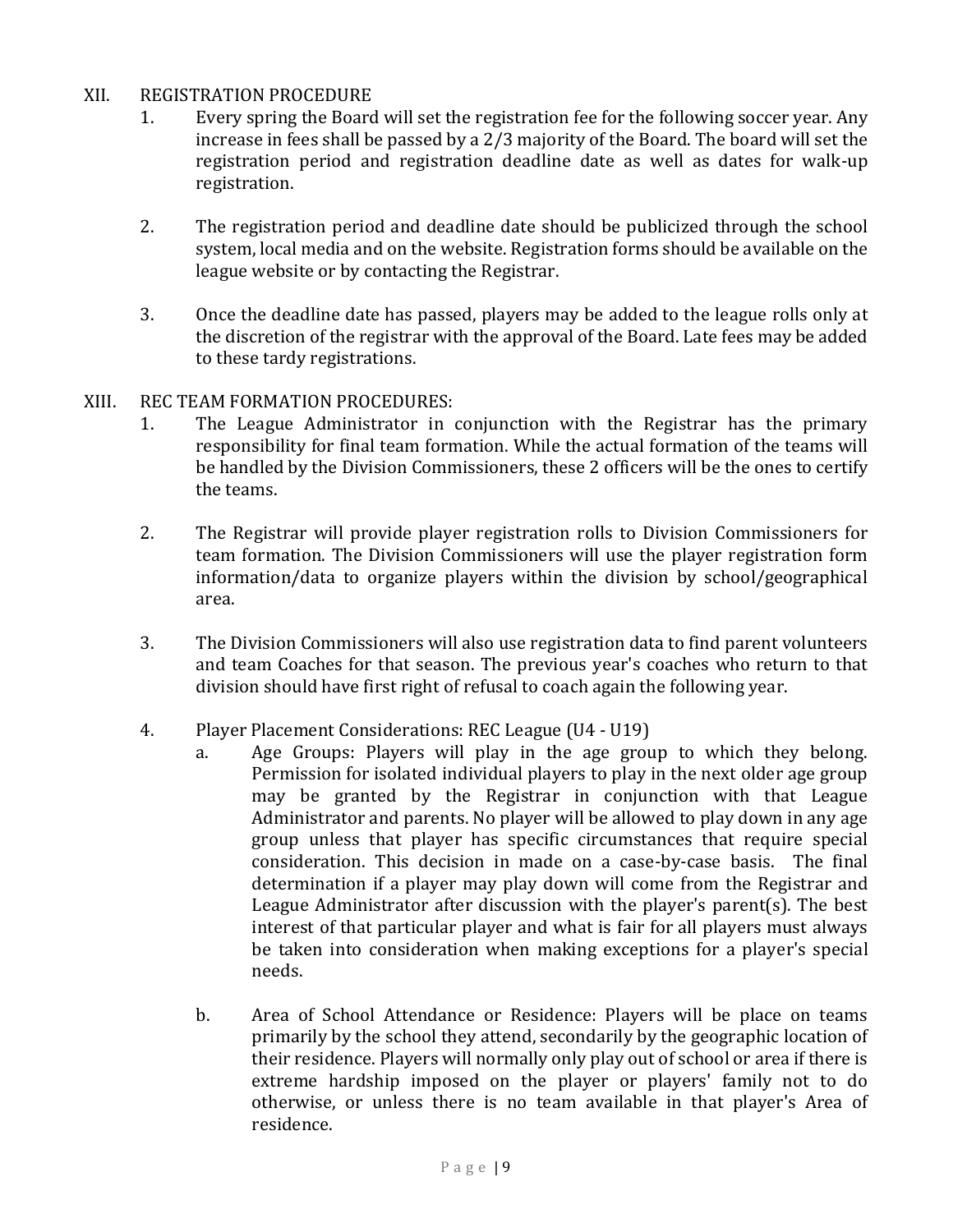- c. Maximum Team Sizes: Maximum team sizes for each Division (i.e., age group) are as per LSA guidelines. ISA will set team sizes every year depending on registration numbers and number of available coaches.
- 5. Team Formation Priorities:
	- a. Teams shall be formed based on school attendance.
	- b. Teams shall be formed based on recommended team size whenever possible.
- 6. Team Formation Guidelines:
	- a. A team will be formed from each school that has enough players to form a school team.
	- b. The balance of players remaining in each division will be assigned to a team with an attempt to keep players from the same school on the same team as directed by the league.
	- c. In districts that do not have enough players to form a team, those players will be distributed as the Division Commissioners and/or Board of Directors see best fit for team formations.
	- d. In districts that have players above the maximum or recommended team size limit, those excess players can be distributed either to adjoining districts with the players assigned to the closest district to their residence, or the group will be divided equally and form the bases for two teams to which other players in nearby districts can be added to. This distribution should take place prior to the final team formation.
- 7. Team Rosters:
	- a. After the REC team formation process is completed, the Division Commissioner must provide Team rosters to the Registrar by the deadline determined by ISA.
	- b. The rosters must have the Team Name, team age group, team Coach Name, all players identified, and player's phone numbers.
	- c. Once the rosters are processed by the Registrar, the Registrar must then provide each team with a roster. Once processed by the Registrar, rosters are not to be modified or altered without the consent of the League Administrator.
	- d. Registrar should provide all Coaches with a copy of the Coaches' player roster by the week before the start of the regular season.
	- e. The Registrar will send the rosters to LSA by the date due, and will give out official rosters, as well as, coaches and players cards as needed.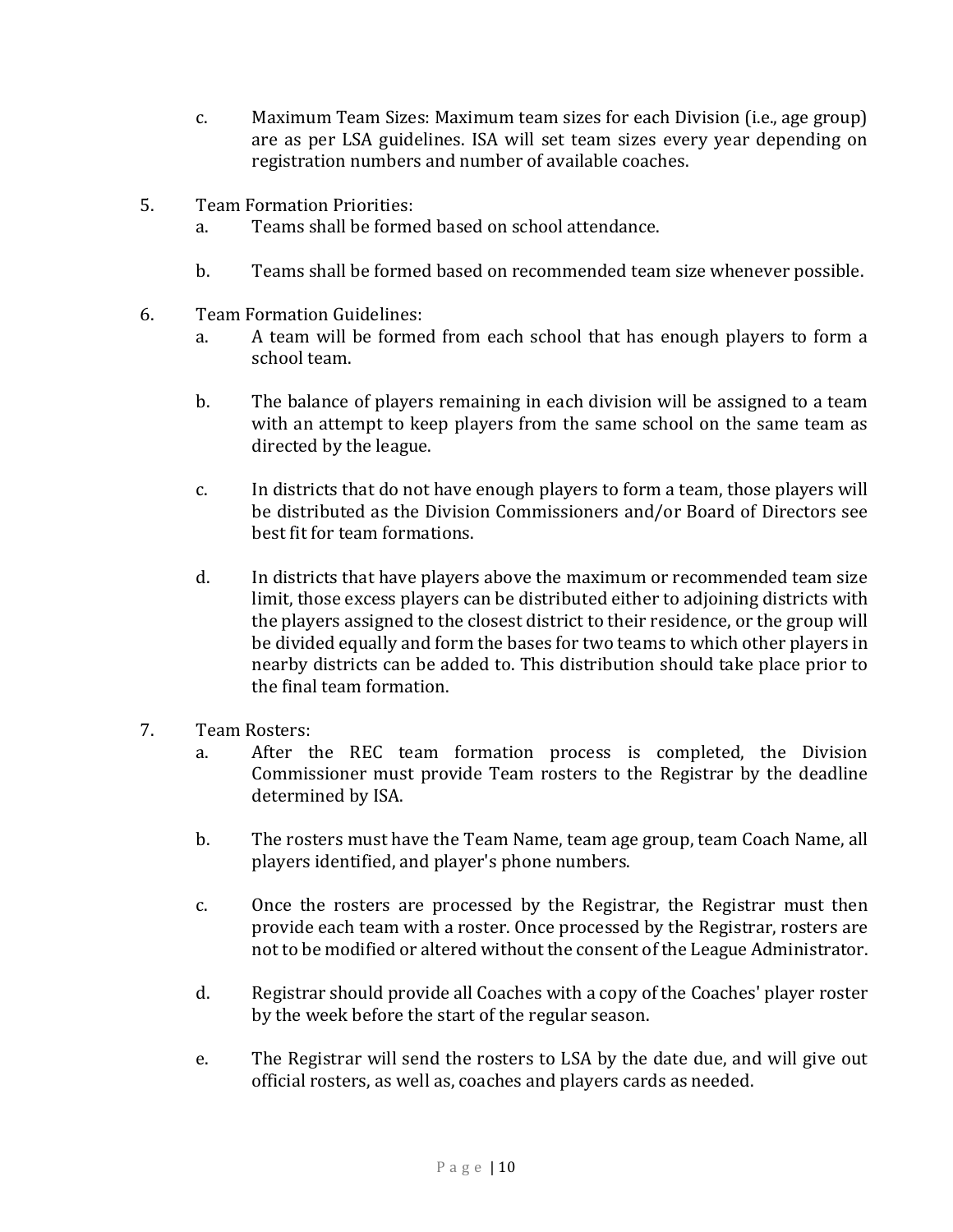# XIV. COMPETITIVE TEAM FORMATION GUIDELINES

#### 1. Priorities:

- a. Teams shall be formed based on competitive tryouts.
- b. The most qualified coaches shall be selected by the board.
- 2. Guidelines:
	- a. The coach selection process shall consist of an application submission and board review and/or interview.
	- b. Coaches' experience and certifications will be the major consideration for selection.
	- c. Tryouts will be scheduled and announced. The Competitive Coordinator along with the selected coach and at least one other board members shall form a selection committee and evaluate tryout participants on technical skill.
	- d. The selection committee will then form teams with the best possible players available.
	- e. Competitive teams will not play in ISA's REC league, they can compete in the Louisiana Classic Soccer League (LCSL) and participate in the end of season State tournament or compete as a Tournament Only team.
	- f. Competitive teams will handle their own finances but will be subject to board review if the need ever arises.
	- g. Competitive teams participating in the LCSL will represent ISA in the LSA State tournament.
	- h. Coaches will have to apply and be approved every year. Team players will have to tryout every year.
	- i. Players are not guaranteed minimum playing time according to LSA rules.

# XV. TRAINING FOR REFEREES AND COACHES:

- 1. Referee Training: ISA will make suitable training available to all referees in the rules of soccer. This training will include all rules adopted by ISA. Training will be in a format adopted by ISA and consistent with FIFA and USSF. Persons who have not received referee training will not be paid by ISA to referee.
	- a. Referees will be made available a book summarizing all rules adopted by ISA before being permitted to officiate at ISA games.
	- b. Referees are encouraged to further their licensing certifications by continuing in their soccer education and ISA will provide information on referee recertification annually.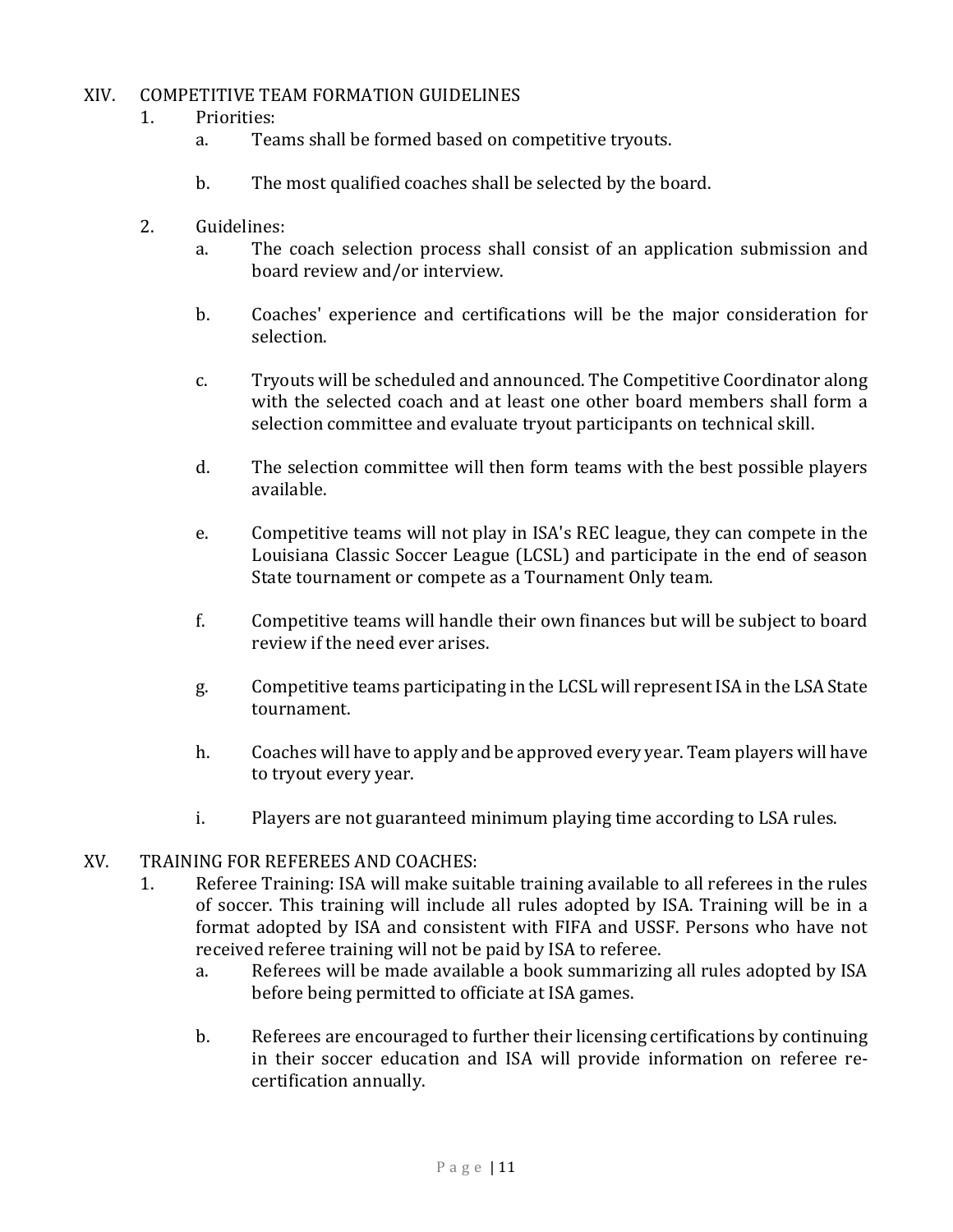- 2. Coaches' Training: ISA will make available to all Coaches suitable training in the fundamentals and techniques of soccer. Training will be consistent with the necessary skills coaches need to enhance the game, develop their players, and protect their players from unnecessary injuries.
	- a. Coaches will be issued a coaches' booklet summarizing all rules, guidelines, and suggested practices adopted by ISA.
	- b. A copy of the Constitution and By-laws will be given to the coach of each team and/or posted on the league website.
	- c. Coaches are encouraged to enhance their coaching skills and will be provide an opportunity to obtain coaches certification recognized by United States Youth Soccer Association (USYSA).
	- d. All coaches are encouraged to successfully complete the U.S. Soccer Grassroots Licensing Course applicable to the format of play within the division they are coaching.
	- e. All Competitive coaches are required to achieve the applicable level of licensure according to LSA coaching requirements.
	- f. Coaches must always keep the ORIGINAL Medical Consent forms available at each practice and each game....NO EXCEPTIONS. Should a player injury occur, the forms will be needed at the Hospital Emergency Room for player admittance.
- XVI. Membership Meetings
	- 1. The authorized coach, or Board-approved alternate of each team in good standing, shall be entitled to one vote, and shall be recognized as the only delegate of said General Association Meetings.
	- 2. All Association meetings will be open to the public, Board meetings may be closed at the discretion of the League Administrator.
	- 3. The order of business for all meetings shall be:
		- a. Roll Call
		- b. Minutes of Previous Meeting
		- c. Communications
		- d. Unfinished Business
		- e. Report of the Treasurer
		- f. Report of Committees
		- g. Special Reports
		- h. New Business
		- i. Good of Soccer
		- j. Adjournment
	- 4. A majority of voting delegates shall constitute a quorum at all meetings; a majority of votes cast shall decide all questions except amendments, which require a majority of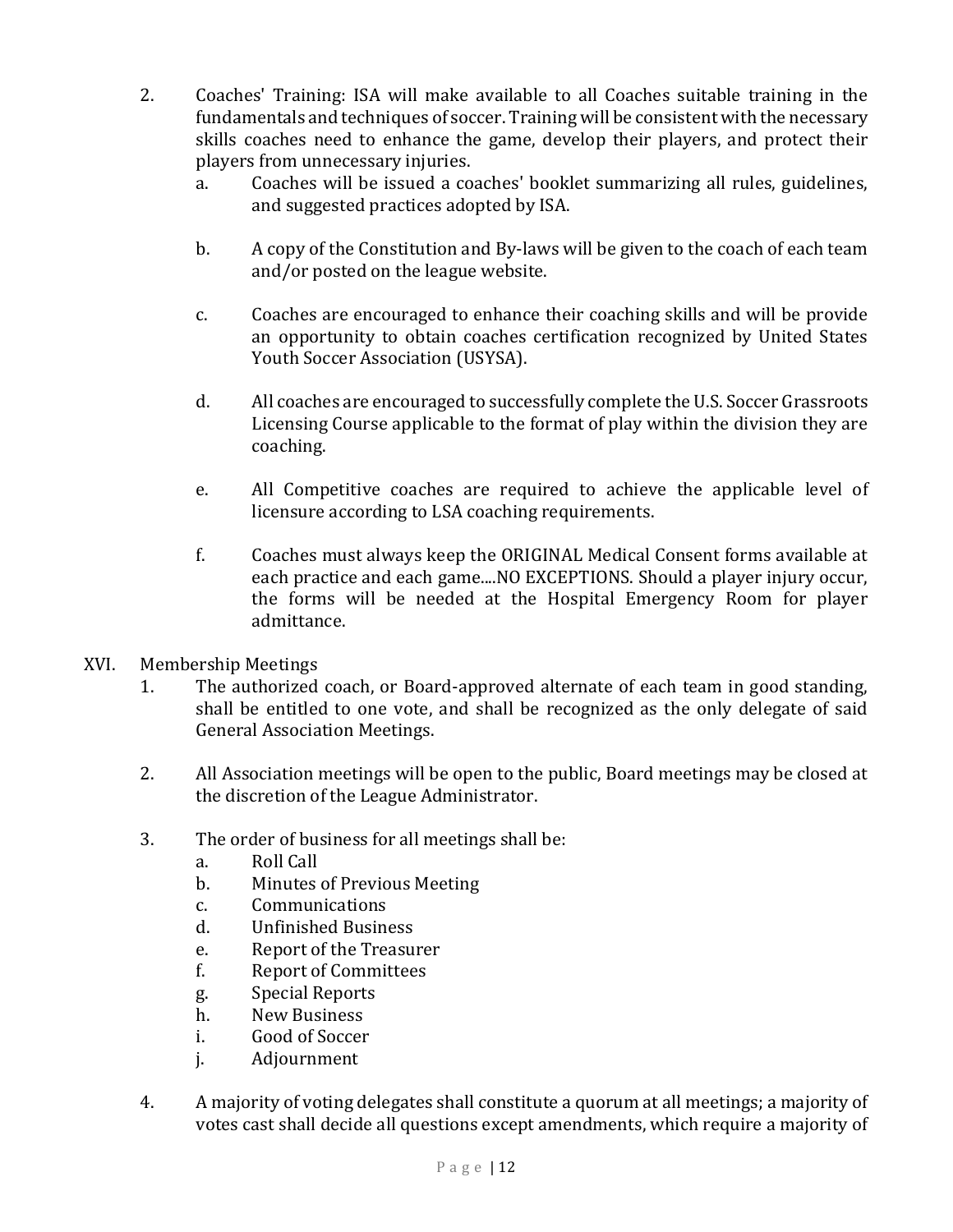two-thirds of the votes cast. At Board meetings, only Board members may vote; at general Association meetings delegates may vote.

- 5. Board meetings may be held at the discretion of the Board, preferably once a month at a fixed time, day and place. In case of doubt as to procedure at any meeting of the Association, "Robert's Rules of Order" shall govern.
- 6. Iberia Soccer Association (ISA) shall be an affiliated member of and comply with the authority of the Louisiana Soccer Association (LSA), the United States Youth Soccer Association (USYSA) and the United States Soccer Federation (USSF).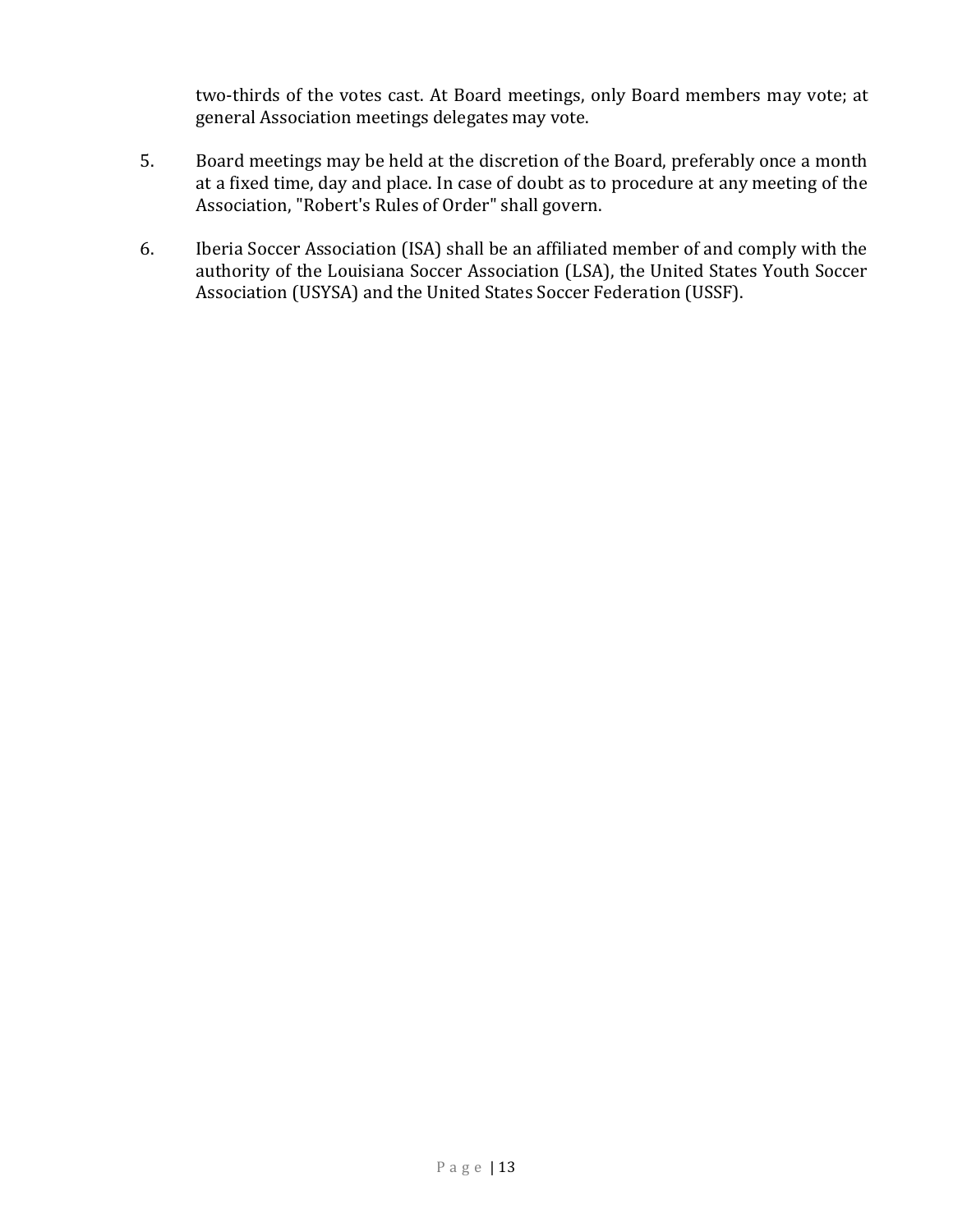# **IBERIA SOCCER ASSOCIATION BYLAWS**

- 1. The Board may suspend any team or teams of the Association in any of the following events:
	- a. If such team, player or coach shall refuse or neglect to fulfill any of its obligations as a member, or violates any provisions of the Constitution, rules or by-laws of this Association.
	- b. If such team, players or coach shall commit any act which shall contravene or be inconsistent with the principles and standards of good sportsmanship.
- 2. All games played by members of this Association shall be under the jurisdiction of this Association, and no team or registered player thereof can participate in any other game unless permission is given by the Board.
- 3. All games under the jurisdiction of this Association shall be officiated by referees, appointed by the Referee Coordinator of the Association or designee.
	- a. In case the official referee fails to appear, a referee should be appointed by the Referee Coordinator or their designee.
	- b. The fee for referees shall be set by the Association for the season in which the game is played.
	- c. Referee fee for Association games shall be paid by the Association after an accounting of such fees is provided by the Referee Coordinator to the Treasurer.
	- d. Referees shall report to the Referee Coordinator of the Association or designee, the result of the game, and the goal scores. Any violations of rules and regulations by either team or their team officials must be included in the report, which shall be submitted within 24 hours after the game. Any case of misconduct, on or off the field of play at the game by players or officials, shall be reported by the referee, stating all the particulars of the misconduct 24 hours after the game.
	- e. Under extra-ordinary circumstances, the Referee Coordinator, shall have the authority to intervene in an ongoing match and alter a referee's decision and/or remove a referee from an ongoing match. However, for such decision(s) to remain standing, it must be approved by 2/3 of the board in an emergency meeting to be held no later than 1 week after the game if it is a regular season game.
	- f. Should any referee become incapacitated during a game, from any cause that would prevent him/her from continuing same, he/she shall turn over control of the game to any other affiliated referee or person mutually agreed upon, shall conduct the game to its conclusion. (ISA Games Only)
	- g. If possible, referees will wear the official uniform with the official emblem.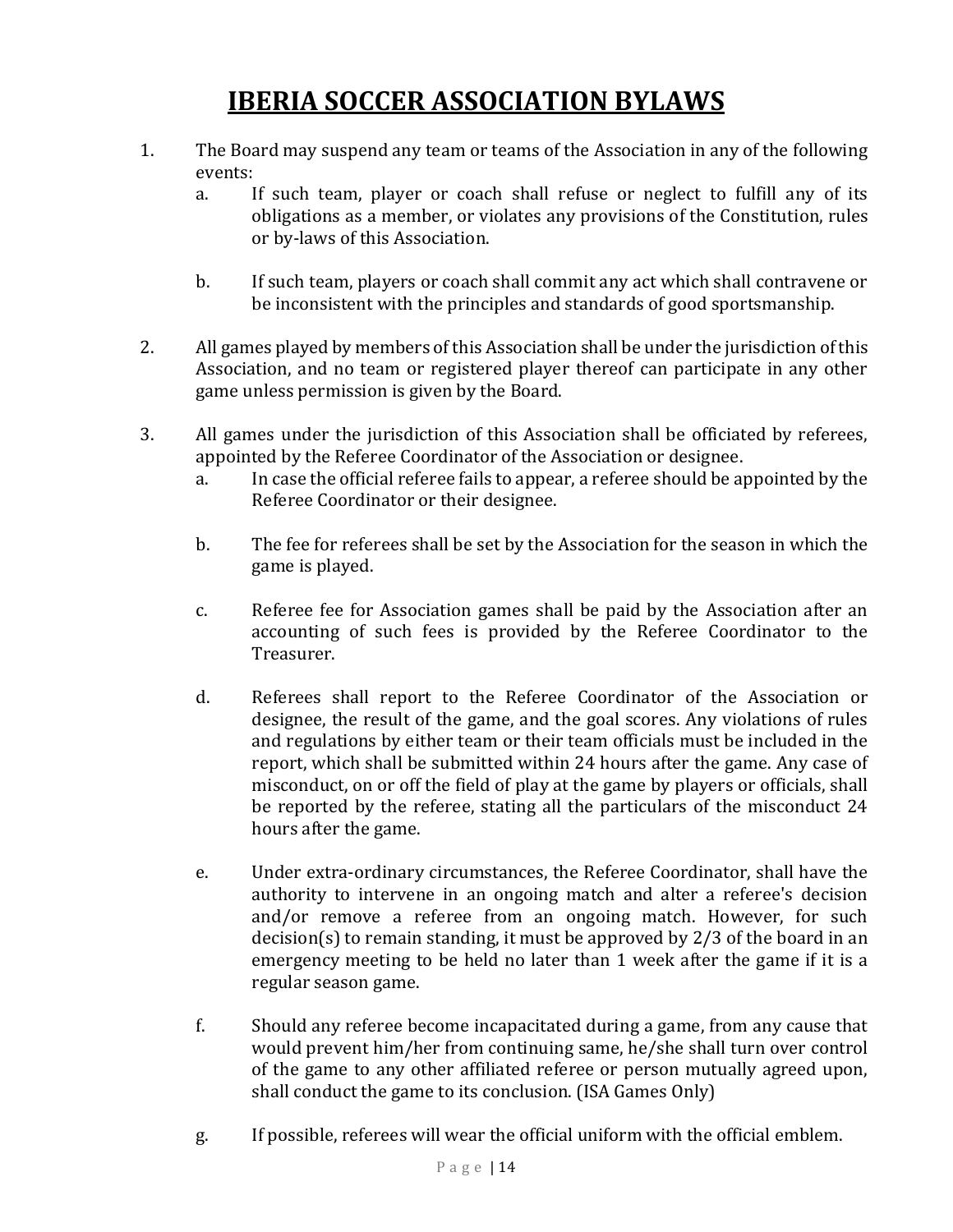- h. The official referee shall be the sole judge on the field of play, and their decision shall be final. NO protest, based on referee decisions shall be allowed. Any complaints about any official referee shall be directed in writing to the appropriate Division Commissioner with a copy to the League Administrator and Referee Coordinator.
- i. The referee shall have complete control of the game and may stop or terminate any game if the violation of any rules or the behavior of any team member, coach, or spectator is detrimental to soccer. Such actions will be reported to the Board according to By-law 3d.
- j. In the event of bad weather prior or during a game, it is the sole decision of the Referee Coordinator and/or the Officer of the Day as to whether the game is stopped and/or restarted.
- 4. All teams under the jurisdiction of this Association shall play under the rules of the game as approved by the United States Soccer Federation and this Association.

| 5. | For any particular season (fall or spring) Age divisions comprise players by birth year. |        |                       |        |
|----|------------------------------------------------------------------------------------------|--------|-----------------------|--------|
|    | Under 19 years of age                                                                    | $U-19$ | Under 18 years of age | $U-18$ |
|    | Under 17 years of age                                                                    | $U-17$ | Under 16 years of age | $U-16$ |
|    | Under 15 years of age                                                                    | $U-15$ | Under 14 years of age | $U-14$ |
|    | Under 13 years of age                                                                    | $U-13$ | Under 12 years of age | $U-12$ |
|    | Under 11 years of age                                                                    | $U-11$ | Under 10 years of age | $U-10$ |
|    | Under 9 years of age                                                                     | $U-9$  | Under 8 years of age  | $U-8$  |
|    | Under 7 years of age                                                                     | $U-7$  | Under 6 years of age  | $U-6$  |
|    | Under 5 years of age                                                                     | $U-5$  | Under 4 years of age  | $U-4$  |
|    | Adult League: 19 years of age and up.                                                    |        |                       |        |

- a. Players are registered with the Association for one year.
- b. Proof of age shall consist only of birth certificate, birth registration, passport or alien registration card.
- c. The age of all players must be registered with the Association.
- d. The Association does require registration and a fee for each individual season. After the team formation process, this fee shall be non-refundable unless no team is formed for said age group.
- e. Current ISA full season shall be defined as beginning August 1st and ending July 31st of the following year. Each full season shall be made up of two seasons. The first season shall be called the fall season and defined as the time period from August 1st through December 31st. The second season shall be called the spring season and defined as the time period from January 1st through July 31st.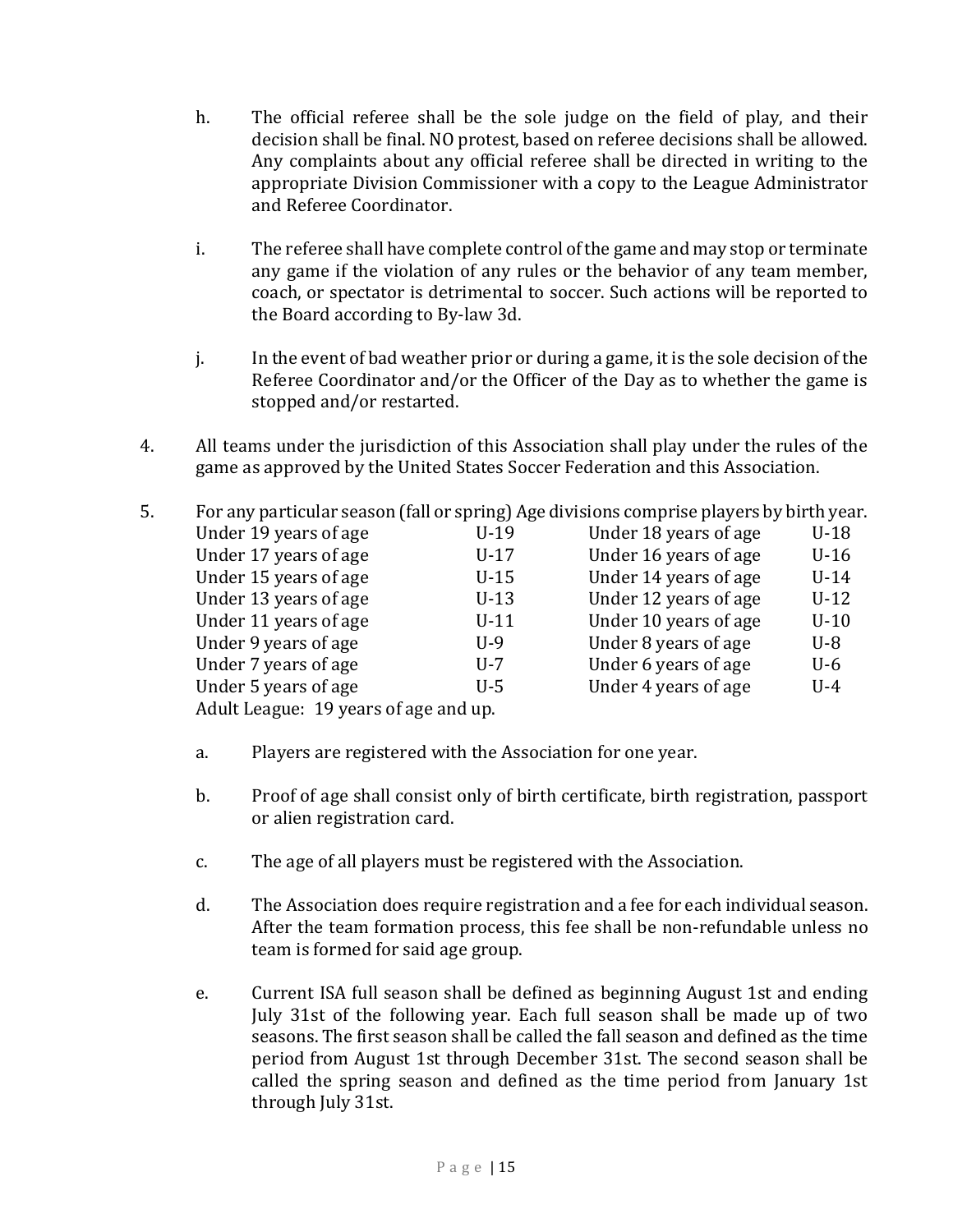- f. The Board shall select prior to any particular season (fall or spring) team sizes, within ISA guidelines.
- 6. For any particular season, the Board may require Player Identification Cards. If they are required, By-laws 6a through 6b will apply.
	- a. All players, U4 and above, of the Association must have a Player Identification Card.
	- b. Player Identification Cards are issued by this Association and remain the property of the Association.
- 7. Each team shall be regarded as an individual unit.
- 8. No team shall have more than the team maximum (including players under an indefinite suspension) set by the board for that particular season.
- 9. A player desiring release from a team shall apply to the Board
	- a. Any player withholding property belonging to the team of which he was last a member shall not be eligible for release. A player may be released at the discretion of the Board.
- 10. Any player properly registered shall not play for any other team than that to which he is assigned, except as a guest player in tournaments.
- 11. A player deserting the team to which he is assigned and leaving the jurisdiction of the Association, upon return may be assigned to a team at the discretion of the Board.
- 12. Any team playing an ineligible person shall forfeit the game to the opposing team. An ineligible player taking part in any game shall be dealt with by the Discipline & Protest Committee.
- 13. Red/Yellow Cards: Any player receiving one (1) red or two (2) yellow cards in a game is banned for the remainder of that game and the entire next game (One (1) game suspension). A second red card within the season results in a four (4) game suspension or the remainder of the season whichever is less time. The Discipline & Protest Committee reserves the right to enforce additional suspensions.
- 14. Minimum Playing Time Requirements:
	- a. In the REC division, each player present at a game shall be required to play the minimum of 50% of the time, unless the player's time has been reduced for medical or disciplinary reasons, in which case the coach must notify the player, and the opposing coach prior to the beginning of the game that the minimum time has been reduced. In ISA and LSA sanctioned youth tournaments, each player is encouraged to play a minimum of 50% of each game, including overtime. All players on the rostered team must be invited to each tournament the team participates in.
	- b. For Competitive games, no playing time requirements exists.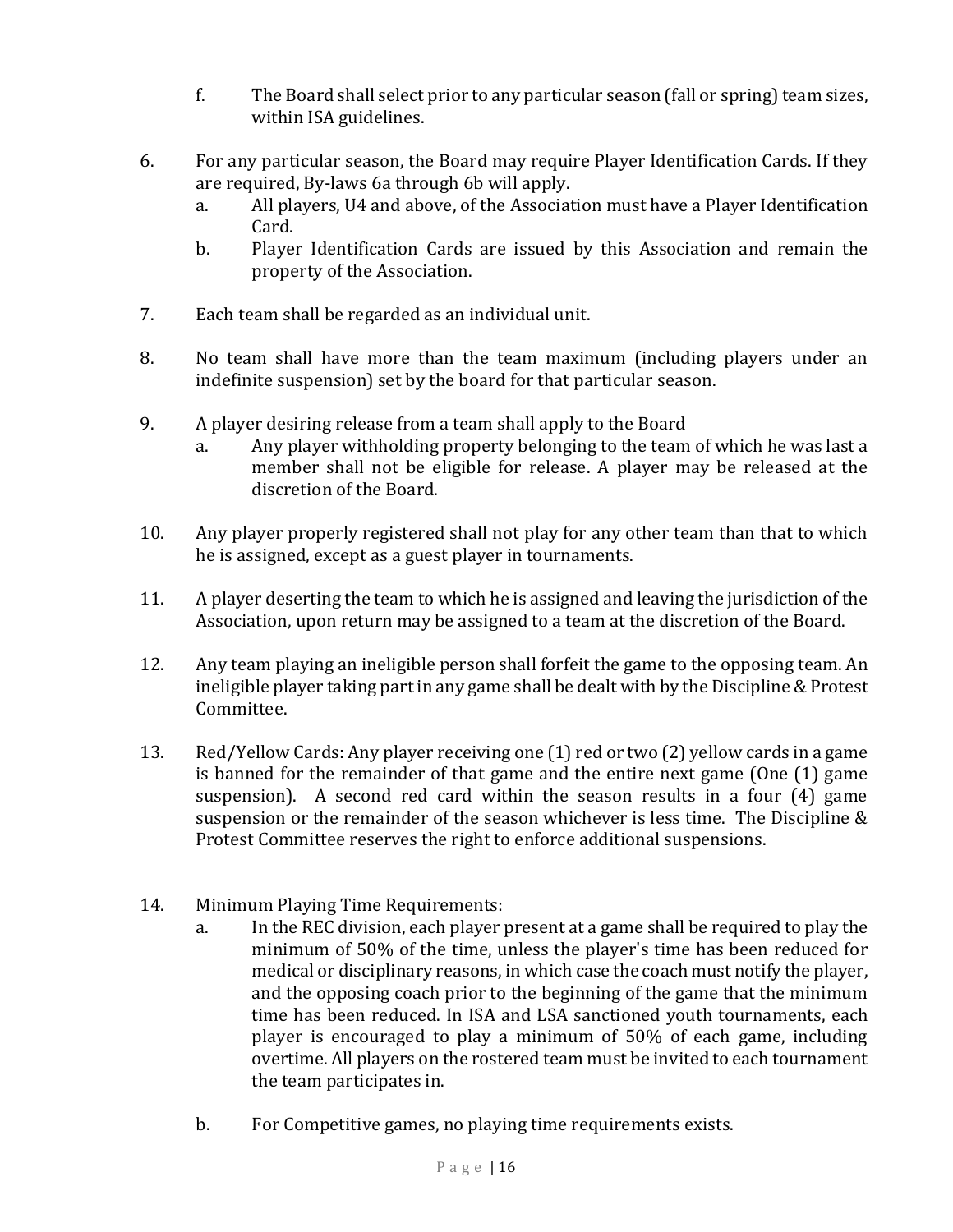- c. In LSA or USYSA sanctioned invitation tournaments, regional tournaments, State or national tournaments, each player on a team participating in such tournament has no guarantee of minimum playing time.
- 15. Each coach is responsible for the actions of his/her players, officials, and spectators, and is required to take all precautions to prevent spectators threatening or assaulting officials and players before, during or at the conclusion of the game.
- 16. Any team player, official member, or spectator being proved to the satisfaction of the Board to have been guilty of any violation of the laws of the game, the rules and bylaws of the Association or of the United States Soccer Federation, or the Louisiana Soccer Association, or of any misconduct detrimental to the game, shall be dealt with by the Board.
- 17. For any particular season, the Board may elect to permit protests in which case Articles as listed above will apply.
	- a. Any team protesting a game must, through its coach, transmit such protest in writing (two copies) by handing one copy to the coach of the opposing team, in the presence of the referee, and before leaving the field of play. A second copy must be given to the referee at the same time. A formal protest in writing, stating all known facts, shall be sent to the appropriate Division Commissioner, with a copy also going to the League Administrator within three (3) days after the game, accompanied by a deposit of \$50.00 which shall be forfeited should the protest not be sustained.
	- b. Protests based on late starts and/or the field of play and equipment shall be filed with the referee in writing prior to the start of the game. A copy of the protest shall be handed to the coach of the opposing team at the same time.
	- c. Protest based on ineligible players shall be filed with the Referee Coordinator with a copy going to the appropriate Division Commissioner not later than three (3) days after the game in which the player or players participated.
	- d. A formal protest, once filed, cannot be withdrawn.
	- e. The Board shall take such action in the matter as may seem proper.
- 18. Any team desiring postponement of any scheduled game must give notice not less than 48 hours Prior to the originally scheduled game to the coach of the opposing team. The postponement must be mutually agreed upon. The Referee Coordinator or designee must be notified of all postponed games 48 hours before the game. This rule may be circumvented by the mutual consent of the Referee Coordinator and the participating coaches.
	- a. Any team refusing or failing to play a game without complying with the bylaws shall forfeit the game by a score of 1 to 0.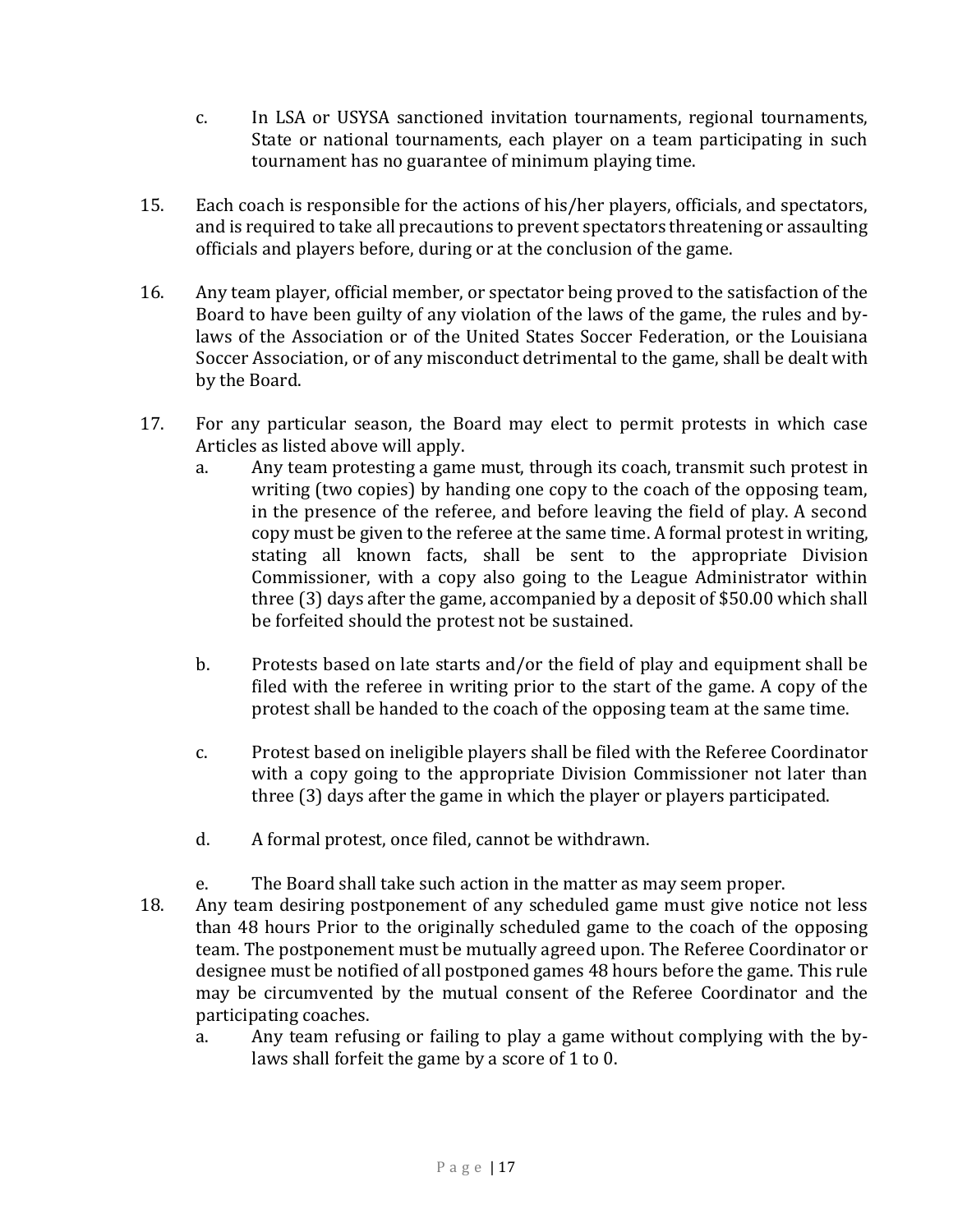- b. Teams which are to play postponed or rescheduled games must be notify the Referee Coordinator or designee at least 72 hours before the rescheduled game.
- 19. In cases where the condition of the field may affect whether a game will be played, only the Referee Coordinator or League Administrator's ruling can be accepted.
- 20. All games shall start on scheduled time. After ten (10) minutes delay, the tardy team will forfeit the game by a score of 1 to 0.
- 21. Association games shall consist of two or four periods of a board approved duration according to division.
- 22. Team colors and names will be approved by the Association. Goalkeepers must wear colors that distinguish them from other players and spectators.
- 23. The standing of teams in their respective divisions shall be figured by points: 3 pts for wins, and 1 pt for a tie. (No standings are kept for U- 8 and under)
- 24. For the REC League U10 and above, when applicable, Fall Champions will be determined using a playoff of the top four teams in each division on the final week of the Fall Season. In seeding teams, head to head will be the first tie-breaker, and total goals against will be the second, and total goals scored will be the third, and a coin flip will be the fourth.
- 25. The championship playoffs will be determined by single elimination games. In case of a tie after regulation time, rules shall prevail as follows: One sudden death overtime period of ten minutes with the 1st team that scores being the winner. After five minutes of play, if a goal has not been scored, the teams will change goals. Should a tie prevail after this period, a shootout will decide the game. A shootout will consist of five players from each team alternately taking penalty shots. FIFA rules for a penalty shot will apply. The team scoring the most goals within the five shot sequence will be the winner.
	- a. If there is still a tie after the five shot sequence, the shootout will continue with penalty shots being taken alternately by each team. The winner will be the team who has the scoring advantage at any time after a player from each side has shot. Only players on the field at the end of the overtime period may participate in the shootout and each successive shooter must be a different player until all players have a shot. The goalkeeper will also participate as a shooter. The goalkeeper may only be changed at the beginning of the shootout and can only be changed later in the event of injury.
- 26. In case a team disbands, or if for any reason, a team shall not have played half of its scheduled games, the games played shall not count for or against opposing teams.
- 27. No team shall be allowed to withdraw from this Association without first obtaining permission from this body.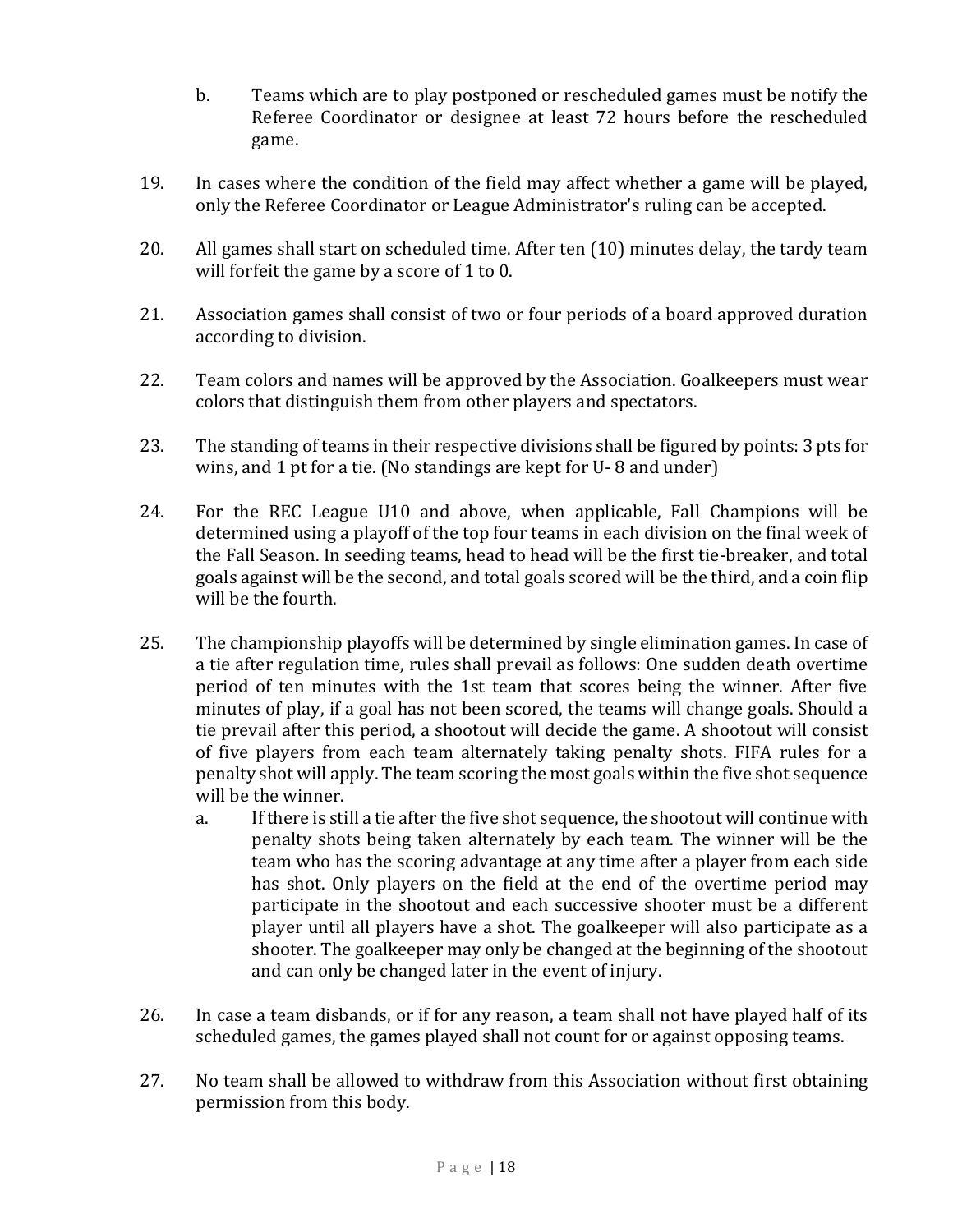- 28. The goals will have the following dimensions: Per LSA Guidelines
- 29. Substitutions shall be in accordance with USSF Youth Division Rule 2106: Substitutions shall be unlimited. Substitutions may be made, with the consent of the referee:
	- a. Prior to a throw-in in your favor.
	- b. Prior to a goal kick.
	- c. After a goal, by either team.
	- d. After an injury, by either team.
	- e. when the referee stops play.
	- f. At half-time.

A player for whom a substitution has been made can return to the same game.

- 30. When a player or team official shall physically assault a referee, such assault shall suspend the offender automatically for not less than one year up to three years from the time of such assault, pending appeal.
- 31. If, for any reason, a game is not played the full time, the Board shall have power to either reschedule the game or order the game stand as played, depending on the cause of the game being stopped.
- 32. If a team should win a championship and be subject to demotion because of a forfeit game, the Board shall have powers to refer to Article 24 of this Constitution.
- 33. No tobacco products before, during and after the game should be used on the sideline by the coaching staff and players.
- 34. All yellow card violations will result in a player having to leave the field of play until the next substitution opportunity for that team presents itself.
- 35. Practices (REC Teams):
	- a. Team practice will not be allowed to start before the date set by ISA. This could differ each year.
	- b. No team may practice more than two (2) days per regular school week (i.e., Mon-Friday) during the season (i.e., after league games begins).
	- c. All practices are to be held at the ISA Fields unless prior approval is received by the Board.
	- d. One (1) Head Coach and no more than two (2) assistants will be allowed on the team sideline at any time during the game.
- 36. Spectators:
	- a. Spectators must remain behind designated lines at the playing fields during game play and may not stand at the ends of the field.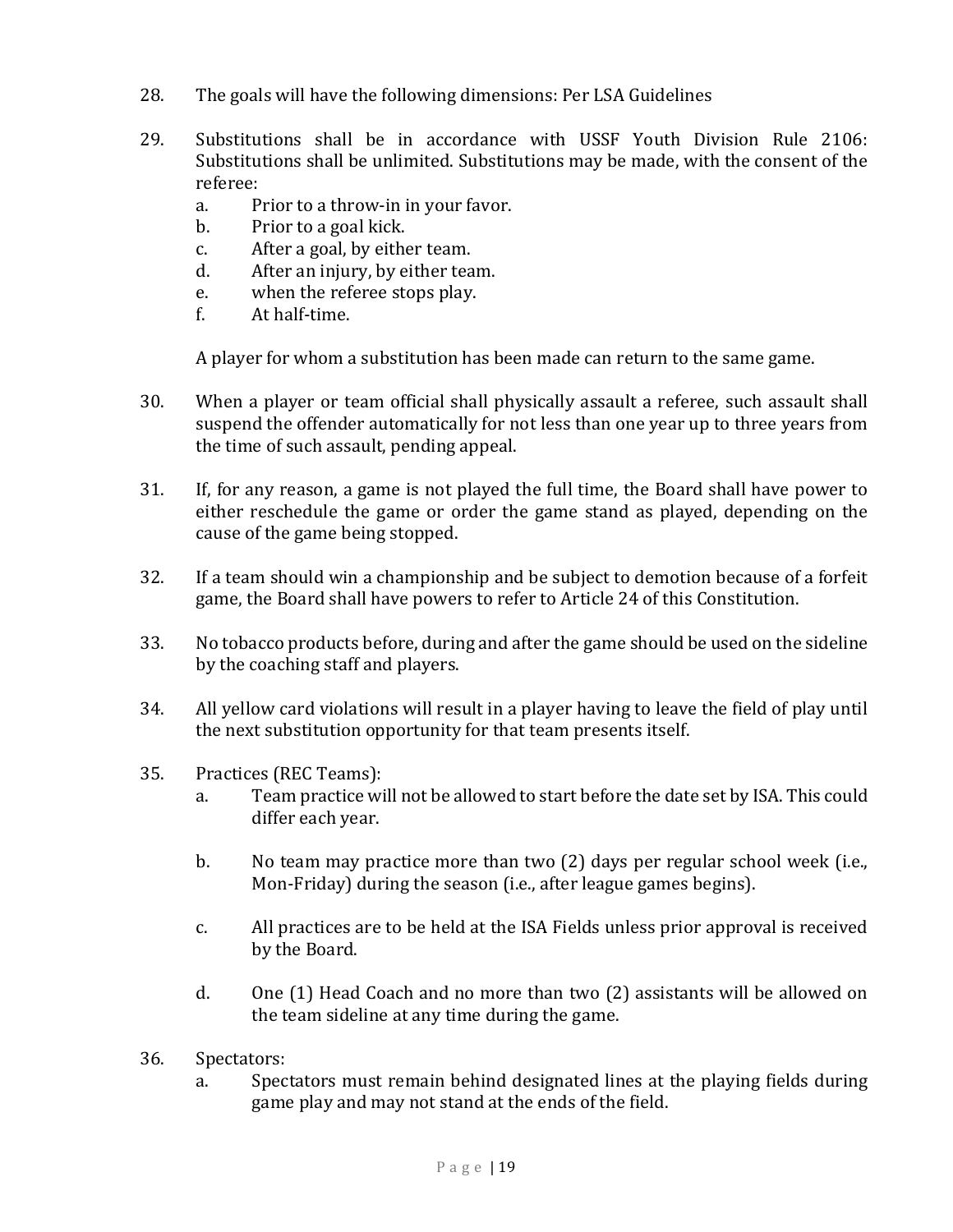- b. Team players and Coaches must be on one side of the playing field and the spectators must be located on the opposite side.
- c. A player's parent, or anyone else, may only be on the team's side of the playing field if they are certified by ISA
- 37. Players: Slide Tackling Slide tackling is allowed during ISA practices and games, when properly executed. However, Coaches should never encourage the use of slide tackling with U-6, U-7, or U-8 players. When slide tackling is not used properly, it can injure the defensive player performing this maneuver, as well as the offensive player that it is used against. Caution and proper use of slide tackling must be fully explained to the players by Coaches, prior to allowing its use.
- 38. SPECIAL PRE-SEASON MEETING ISA will hold special meetings for all board members and coaches shortly before the first game of the season. All coaches must follow the ISA Rules as presented at the meeting and will receive general coaching information about the upcoming season.
- 39. BOARD MEETINGS During the seasons, the Executive Committee will meet as needed, as well as a full Board meeting with the Commissioners Committee, will meet as needed. All coaches are welcome to attend but should contact the League Administrator to check on date and venue changes.
- 40. ISA GOALS Each coach is given the Association's goals before the first playing date. Goals will be approved at the Annual Meeting. Any coach, who in the opinion of the Board, is violating the Goals will be brought before a Special Board Meeting for discussion of his or her conduct and a warning that persistence will result in removal of coaching responsibilities. The coach will be monitored at subsequent games and may be removed by majority Board vote at a subsequent Board meeting.

# 41. GUIDELINES FOR COACHING DISCIPLINE

- a. Zero tolerance for dissent toward referees. Any coach receiving a red card for dissent toward a ref's decision (first time offense) will receive a minimum one game suspension. Second offense will result in a two game suspension. A subsequent offense will result in removal for the rest of the season.
- b. Failure to play players in accordance with By-Law #14, and #15 regarding minimum playing time requirements will result in appearance before the Discipline and Protest for possible suspension.
- c. Playing of any player not on the roster will result in forfeiture of the game and a two game suspension of the coach.
	- 1. In the event of shortage of players an Executive Board Member can approve a registered player to fill in.
- d. Abuse by coaches
	- 1. Intentionally over-exercising a weaker player in order to run him or her off. Minimum one year suspension and then one year probation.